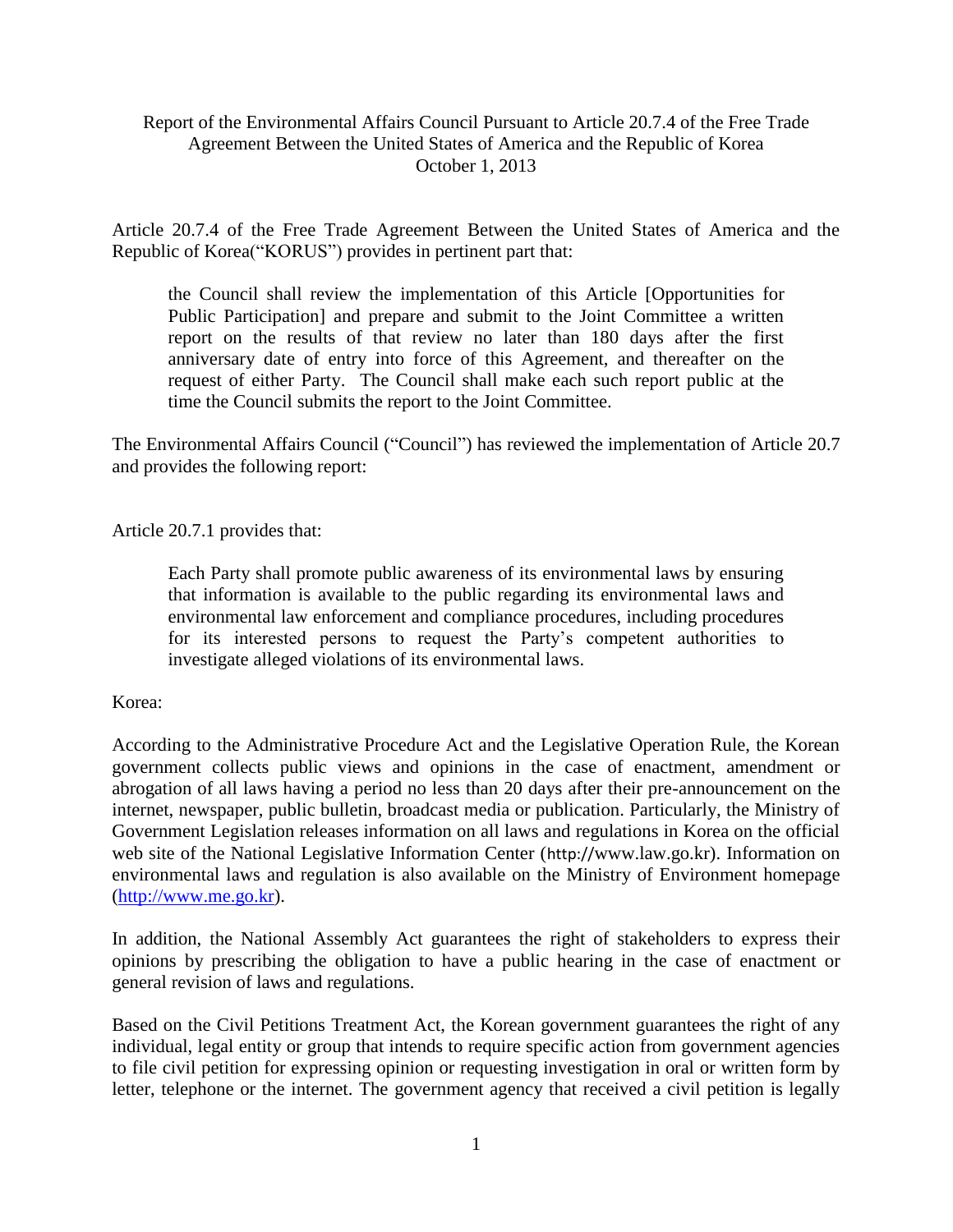obligated to give notice of the result of the handling within a designated period of time (normally 7 days).

# United States:

The U.S. government is committed to promoting public awareness of U.S. environmental laws. All U.S. environmental laws and regulations are publicly published.<sup>1</sup> U.S. government agencies that have responsibilities under these laws, including for their administration or enforcement, have promoted public awareness including through use of the Internet. These agencies have posted detailed information on their respective websites regarding environmental laws, enforcement and compliance procedures under those laws, and information for interested persons regarding how to request that the competent U.S. authorities investigate alleged violations of environmental laws. For example, these websites include those maintained by

- the U.S. Department of Justice [\(http://www.justice.gov/enrd/\)](http://www.justice.gov/enrd/) (http://www.justice.gov/enrd/Current\_topics.html);
- the U.S. Environmental Protection Agency (EPA) (http://www.epa.gov/) [\(http://www2.epa.gov/enforcement\)](http://www2.epa.gov/enforcement);
- the U.S. Department of the Interior [\(http://www.doi.gov/index.cfm\)](http://www.doi.gov/index.cfm);
- $\bullet$  the U.S. Fish and Wildlife Service [\(http://www.fws.gov/\)](http://www.fws.gov/);
- the National Oceanic and Atmospheric Administration (http://www.noaa.gov/) (http://www.nmfs.noaa.gov/ole/index.html);
- the U.S. Animal and Plant Health Inspection Service [\(http://www.aphis.usda.gov/plant\\_health/lacey\\_act/\)](http://www.aphis.usda.gov/plant_health/lacey_act/); and
- the U.S. Forest Service (http://www.fs.fed.us/) [\(http://www.fs.fed.us/lei/rules-orders](http://www.fs.fed.us/lei/rules-orders-regulations.php)[regulations.php\)](http://www.fs.fed.us/lei/rules-orders-regulations.php).

Article 20.7.2 provides that:

Recognizing that opportunities for public participation can facilitate the sharing of best practices and the development of innovative approaches to issues of interest to the public, each Party shall:

(a) seek to accommodate requests from persons of either Party for information or to exchange views regarding either Party's implementation of this Chapter; and

(b) provide for the receipt of written submissions from persons of either Party that concern matters related to the implementation of specific provisions of this Chapter. Each Party shall respond to these submissions in accordance with domestic procedures and make the submissions and its responses easily accessible to the public in a timely manner.

 $\overline{1}$ Print publication is done by the U.S. Government Printing Office ("GPO"). GPO also maintains a webpage [\(http://www.gpo.gov/\)](http://www.gpo.gov/) through which interested persons can view U.S. environmental laws and regulations online.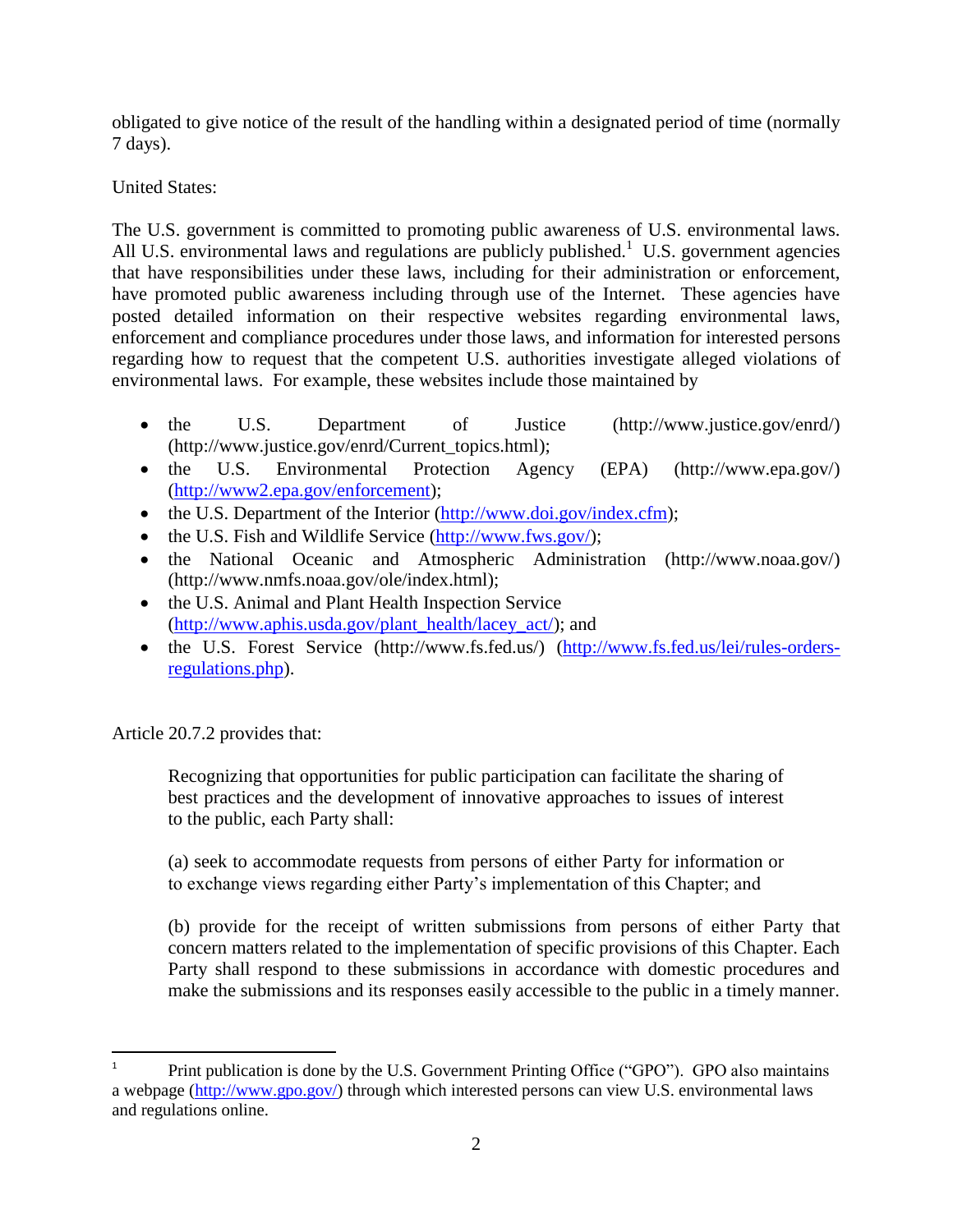### Korea:

As stated above, the Korean government guarantees the right of any individual, legal entity or group that intends to require specific action from government agencies to file civil petition for expressing opinion or requesting investigation in oral or written form by letter, telephone or the internet in accordance with the Civil Petitions Treatment Act. The government agency that received a civil petition is legally obligated to notice the result of the handling within a designated period of time (normally 7 days).

Apart from that, the Ministry of Environment of Korea established the Written Submission Operation Rules in accordance with the Article 20.7.2 of the KORUS FTA as the Ministry of Environment Rule Issue no. 442 on Nov. 18, 2011 and made it available to the public on the Ministry's web site. The rule stipulates the right of stakeholders to make written submissions for requesting information or expressing views regarding the implementation of the KORUS FTA Environment Chapter as well as the obligation of concerned government agencies to answer these submissions. To date, the Korean government has not received any submissions.

### United States:

The United States provides for the receipt of submissions from persons of either Party concerning matters related to implementation of the Environment Chapter of KORUS and will provide public responses to those submissions within a reasonable time frame. To facilitate such submissions, the U.S. Department of State has created a webpage posting information on how submissions may be made.<sup>2</sup> The State Department webpage will post any submissions that are made as well as any responses from the U.S. government. To date, the United States has not received any submissions.

To further facilitate the submission process, the webpage also provides access to documents that may be useful to persons interested in making submissions: the Environment Chapter of KORUS (Chapter 20), the Final Environmental Review of the United States-Korea Free Trade Agreement, the U.S.-Korea Environmental Cooperation Agreement, the U.S.-Korea Environmental Cooperation Commission 2013 - 2015 Work Program, and the February 14, 2013 Joint Statement by the U.S.- Korea Environmental Affairs Council and Environmental Cooperation Commission.

# Article 20.7.3 provides that:

Each Party shall convene a new, or consult an existing, national advisory committee, comprising persons of the Party with relevant experience, which may include experience in business or environmental matters, to solicit its views on matters related to the implementation of this Chapter. Each time it meets, the

 $\overline{2}$ <sup>2</sup> The website address is [http://www.state.gov/e/oes/eqt/trade/c49687.htm.](http://www.state.gov/e/oes/eqt/trade/c49687.htm)The website notes that interested persons who wish to make comments may do so by submitting them via e-mail to OES\_EQT-MAIL@state.gov.